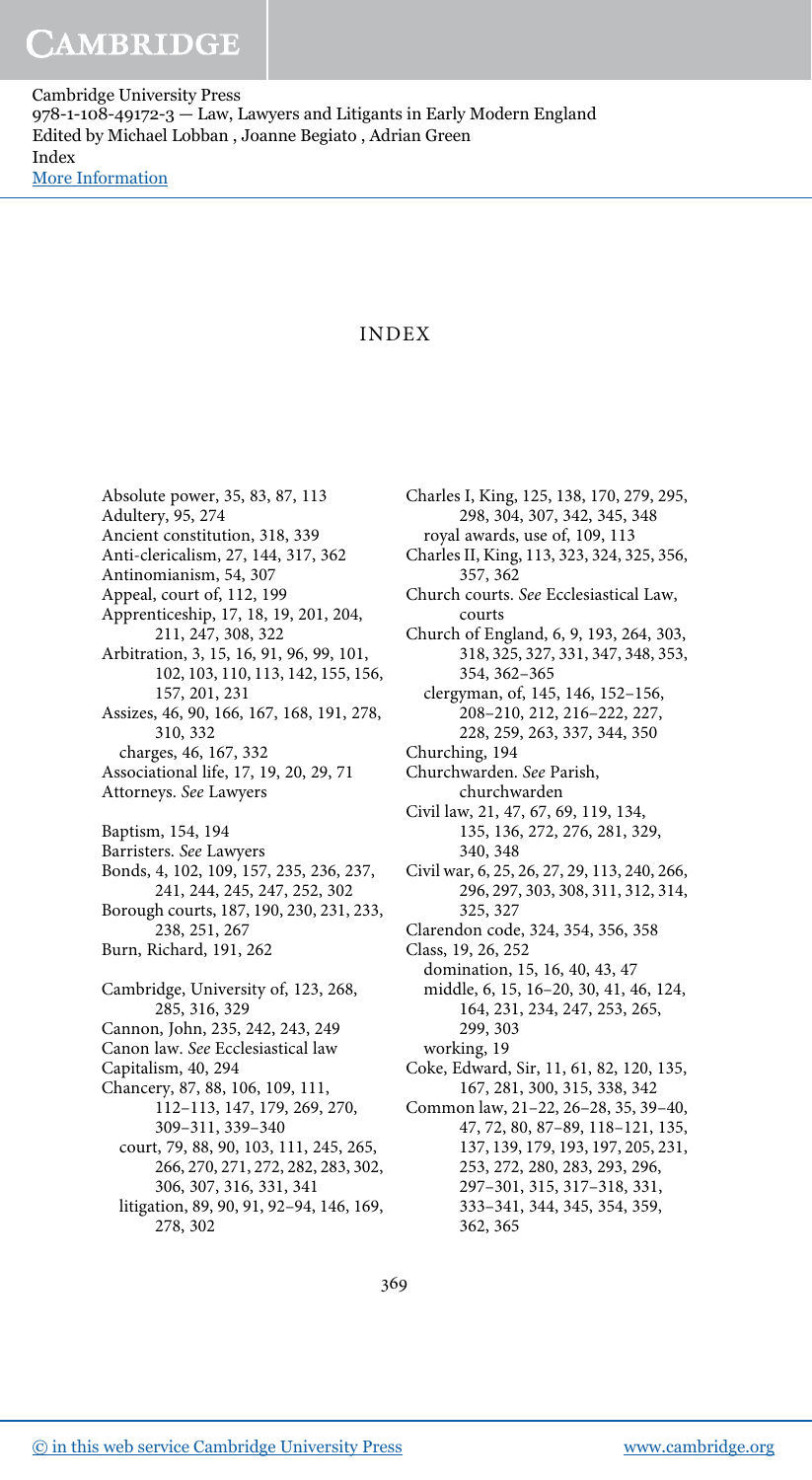Common law (cont.) courts, 21, 37, 39, 88, 155, 165, 180, 181, 265, 297, 300, 317, 328, 335, 336, 340 lawyers, 6–9, 27, 29, 80, 81, 84, 86, 87, 119, 134, 265, 270–274, 303, 310, 315–319, 330, 332–334, 339–341, 350 thought, 6, 12, 24, 321, 325, 359 Common rights, 50, 148, 172, 178, 181, 182 Community, 26, 47, 51, 63, 72, 141, 148, 150, 175, 182, 185–187, 190–191, 194, 195, 199, 200, 205, 209 Consistory court. See Ecclesiastical law, courts Constables. See Parish, constables Conveyancing, 239, 243, 244–249, 251–252, 270 Copyhold tenure, 21, 22, 26, 70, 171, 179, 240, 300, 308 Council in the North, 267 County courts, 231, 257, 264, 277 Court leet. See Manorial law, courts Credit, 159, 238, 240, 252 disputes over, 230, 231, 301–302 expansion of, 230, 233–237, 252–253, 271 lawyers role in, 232–233, 245 negotiation of, 243–244, 250–251 Criminal law, 42, 45, 47, 67, 189, 205 Cromwell, Oliver, 298, 303, 308, 348 Crowd action, 164–165, 179, 182, 252 over enclosure, 168, 171–176 over food, 177–178, 182–184 Customary rights, 24, 28, 48, 51, 63, 125, 172, 179, 180, 240, 248, 300, 301, 331, 333 Debt, 100, 104, 105, 150–151, 249–251, 271, 276, 313 collection of, 241–242, 252 litigation, 13, 14–15, 89–91, 229–237, 248, 252, 302 Defamation, 144, 193, 196–198, 203–204

### 370 **index**

Defendants, 39, 54, 97, 142, 152, 161, 189, 198, 299, 313, 315, 343 Doctors Commons, 269 Domestic violence, 201, 319, 351 Durham castle, 265, 267, 269–272, 279, 280, 283–285 cathedral, 256, 274, 276, 289 court buildings, 270–271, 274–275, 280–285 Ecclesiastical law, 23, 27, 208, 222, 249, 316, 329, 333, 337, 345 courts, 27, 28, 29, 186, 187, 193, 194, 196, 197, 198, 212, 272, 274, 275, 315, 332, 333, 334, 336, 338, 339, 354 attacks upon, 337 collapse of, 144, 303, 306, 314, 347, 351 endurance of, 264, 317, 332 location, 275 personnel of, 271, 274 relationship between national and local, 193, 339 restoration of, 320, 352 restraints upon, 82, 333, 334, 343 jurisdiction, 23, 28, 82, 273, 274, 315, 316, 320, 329, 334, 335, 336, 343, 344, 351, 354, 358 Edward VI, King, 170, 360, 361 Elizabeth I, Queen, 37, 175, 334 Ellesmere, Lord Chancellor, 84–87, 90–94, 99, 339–341 Equity courts, 165, 181 Equity of redemption, 239–240, 251, 253 Exchequer courts, 265, 267, 270–271, 280–283, 305, 310 Family, 19, 53, 64, 208, 231, 260, 313, 335 Felony, 82, 171, 256 Feudalism, 21–22, 26 Government, 73, 94, 166–168, 355, 364 attacks on, 204 local, 72, 73, 164, 198–199, 256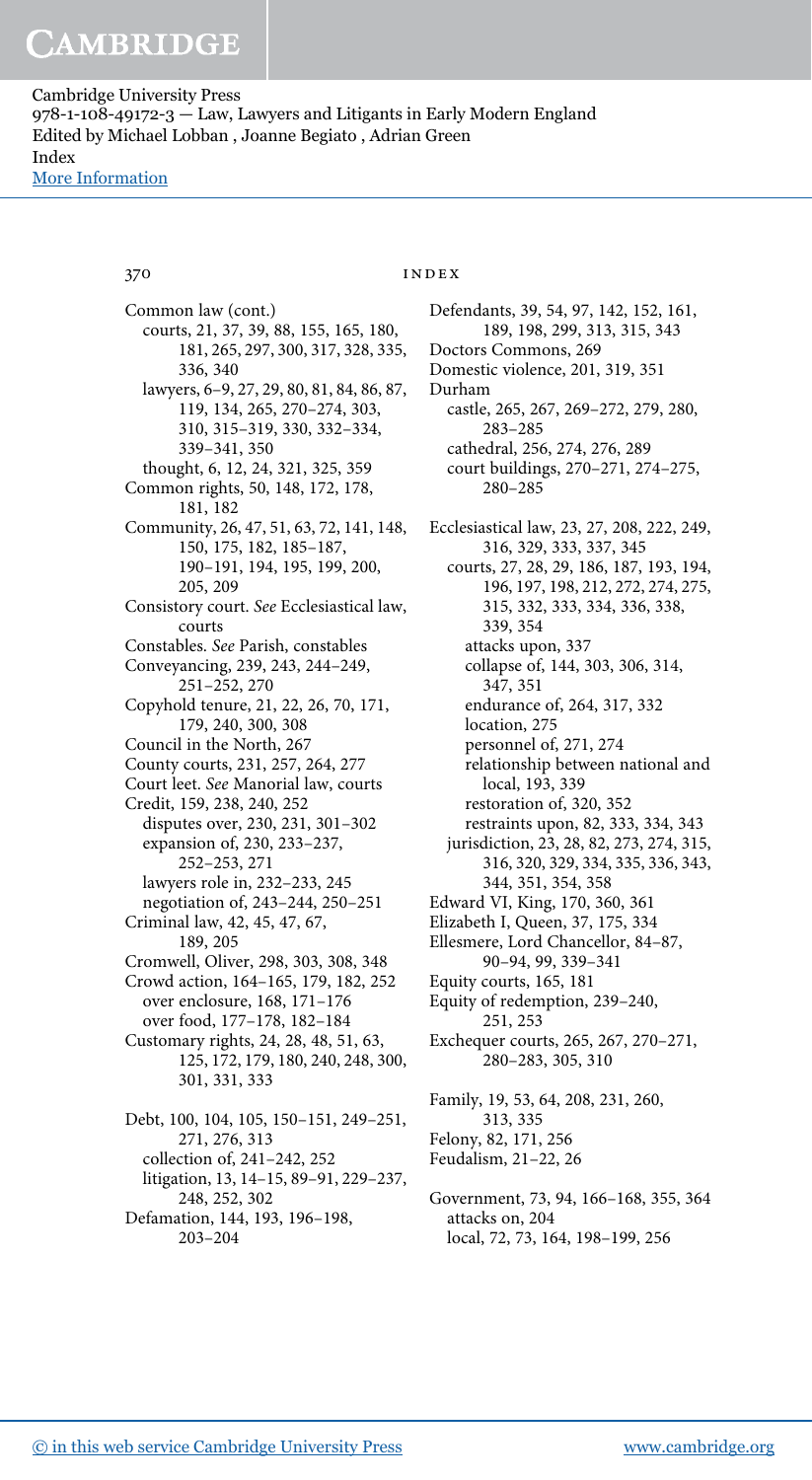> relationship between centre and locality, 185–186, 191–192, 344 Habeas corpus, 29, 72, 301, 341, 345 Hale, Matthew, Sir, 8, 296, 308, 310, 312–313, 316–319, 320–323, 330, 331, 350, 353–362 Henry VII, King, 332 Henry VIII, King, 128, 132, 333, 361 High Commission, court of, 28, 191, 195, 275, 323, 334, 337–338, 340, 342, 344–346, 354 House of Commons, 34, 35, 134, 268, 269, 298, 323, 324, 342, 350, 359 House of Lords, 9, 29, 83, 86, 90, 305, 318, 323, 346, 347 Household, 19, 23–24, 155, 201, 202, 210, 320, 351 Incest, 95 Inheritance disputes, 94, 96, 97, 98, 272 Inns of Chancery, 299, 321 Inns of Court, 7, 34, 46, 53, 79, 115, 118, 119, 125, 131, 138, 251, 268–269, 271, 284–287, 290, 299, 312, 321–322, 328, 346, 365 Lincoln's Inn, 115, 128, 130, 132, 271, 293, 317, 332 Interpersonal Relations, 8, 14 Interregnum, 9, 240, 266, 273, 306, 309, 319, 351 James I, King, 79, 315, 324, 326, 339, 341, 356 and judiciary, 82–87 and petitions, 89–93 intervention in legal cases, 97–100 James II, King, 325, 362, 365 Judiciary, 9, 82, 84, 85, 86, 323, 324, 326, 339, 355, 360, 362 Juries, 64, 72, 112, 177, 190, 231–232, 256, 257, 310, 315, 355 Grand, 191, 258 Jurisprudence, 23, 62, 74, 293, 364 Justices of the peace, 166, 198, 231, 271, 278, 344, 346 and local needs, 185–186, 191

clerical, 259, 261, 262

### $INDEX$  371

- duties, 188, 195, 199, 200–204, 344 handbooks for, 168, 191–192, 262 notebooks, 199, 255 response to crowd action, 177–178
- King's Bench and Common Pleas, 12, 13, 37, 79, 230, 233, 237, 263, 269, 300, 306, 341, 342, 366
- Labourers, 140, 146, 149, 181, 213
- Lambarde, William, 166, 167, 173, 191
- Laud, William, Archbishop, 146,
	- 317–318, 323, 327, 341, 343, 345, 346
- Law
- in society, 14, 42, 44, 45, 47, 48, 57 mindedness, 23, 24, 53–56, 164–165, 181–182, 183–184
	- popular knowledge of, 165, 166, 171, 173–174, 176–178, 181, 182
	- reform, 17, 27, 56, 298–299, 306–309, 311–313
	- rule of, 8–9, 18, 22, 39–40, 42, 47, 48, 50, 53, 57, 68–69, 72, 165, 285, 307, 331
- Lawyers, 39
- numbers of, 14, 17, 33, 37, 165, 169, 229, 237, 238, 299, 307, 310, 326

profession of, 12–13, 52, 117, 123, 265–266, 270, 272, 340 professionalisation, 18, 28–29

- Legal clerks, 168, 229, 238, 265, 310
- Legal education, 17, 18, 38, 68, 119, 128, 314, 322
- Levellers, 29, 298, 308
- Lilburne, John, 29, 174, 268, 308 Lincoln's Inn. See Inns of Court,
- Lincoln's Inn Litigation
- costs of, 146, 165, 246, 247, 252, 302 experience of, 142–143, 157,
	- 161–162, 166
	- patterns of, 11, 13, 14–17, 24, 37, 41, 44, 52, 141–142, 165, 229–230, 231–232, 233–234, 236–239, 252, 269, 270, 299, 303, 307, 312, 326
	- vexatious, 93, 141, 154, 182, 230, 249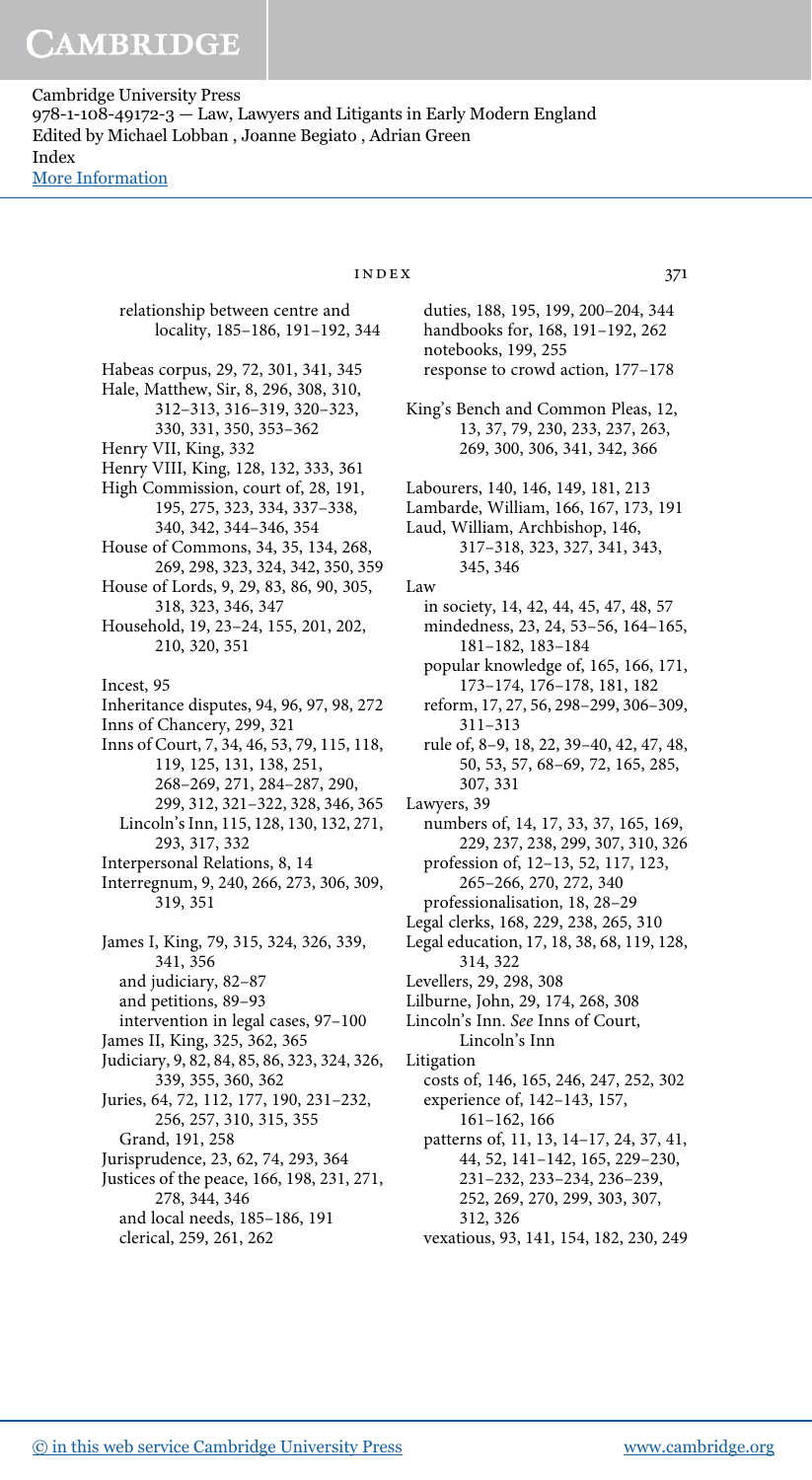London, 5, 18, 91, 92, 95, 96, 101, 106, 109–111, 115, 120, 177, 187, 190, 198, 199, 208, 209–211, 224–225, 237, 268–270, 286–289, 299, 308, 319, 321, 322, 323, 328, 351, 360 Magistrates. See Justices of the Peace Magna Carta, 20, 24, 27, 28, 308, 324, 338, 341 Manorial law, 149–150, 179, 184 courts, 22, 51, 186, 187, 191, 204, 231, 232, 248, 280 Marriage breakdown, 319, 351 clandestine, 162, 208–209, 211–213, 216–217, 220, 222, 224, 225–228 conformity, 208–211, 212–213, 227 jactitation, 208, 211, 214, 216, 219 service, 219 settlement, 247, 320, 351 Mediation. See arbitration Minister. See Church of England, clergyman of Mortgages, 233, 235–237, 238–245, 247, 249–250, 252, 253, 311 Municipal law, 7, 28, 340, 348 Neighbourliness, 52 Overseers. See Parish, overseers Oxford University of, 123, 272, 284, 285, 291, 316, 329 Palatinate courts, 238, 267, 268, 271, 274, 280, 290 Parish chapels, 213, 224–225 charity, 152 churchwardens, 194 constable, 186 constables, 74 overseers, 186 social and economic relationships, 143, 146, 148–151, 153–154 vestry, 198, 203, 259 Penance, 197

### 372 **index**

Plaintiffs, 39, 142, 161, 169, 180, 181, 198, 216, 247, 263 Poor laws, 186, 188, 191, 195, 202 administration, 198–199 justices of the peace role in, 257, 262 Precedents legal, 35, 47, 84, 112, 135, 143, 171, 172, 247, 273, 302 Prerogative royal, 24, 81, 323, 336, 339, 342, 347 Presbyterians, 320, 347–349, 352–354, 356 Privy Council, 104, 109, 110, 260, 268, 338 Probate, 148, 163, 269, 273, 274, 276, 306, 315, 332, 334 Proclamations, royal, 166, 175, 177, 178, 265 Protests. See Crowd action Prynne, William, 114–117, 125, 137–139, 343, 347 Punishment, 190, 197 Quakers, 144, 156, 320, 349, 352, 354 Quarter sessions, 13, 167, 186, 190, 193, 198–200, 201, 202–203, 232, 255, 256, 261, 332 Reformation, 126, 275, 291, 297, 314–315, 327, 338, 345 Religion Protestant, 8, 18, 188, 297, 314, 315, 316, 319, 328, 330, 336, 352, 363 Roman Catholic, 101, 315, 324, 327, 348, 355, 356, 359, 362, 363, 364 Resolution of disputes, 3, 14, 232 Restitution of conjugal rites, 216 Restoration, 117, 234, 239, 240, 267, 295, 297, 325, 358 Revolution and the law, 26–30, 294–295, 296–297, 314 Riots. See Crowd action Roman law, 119, 120, 123, 329 Scriveners. See Legal clerks Sedition, 138, 183, 203, 357 Seigneurialism, 21